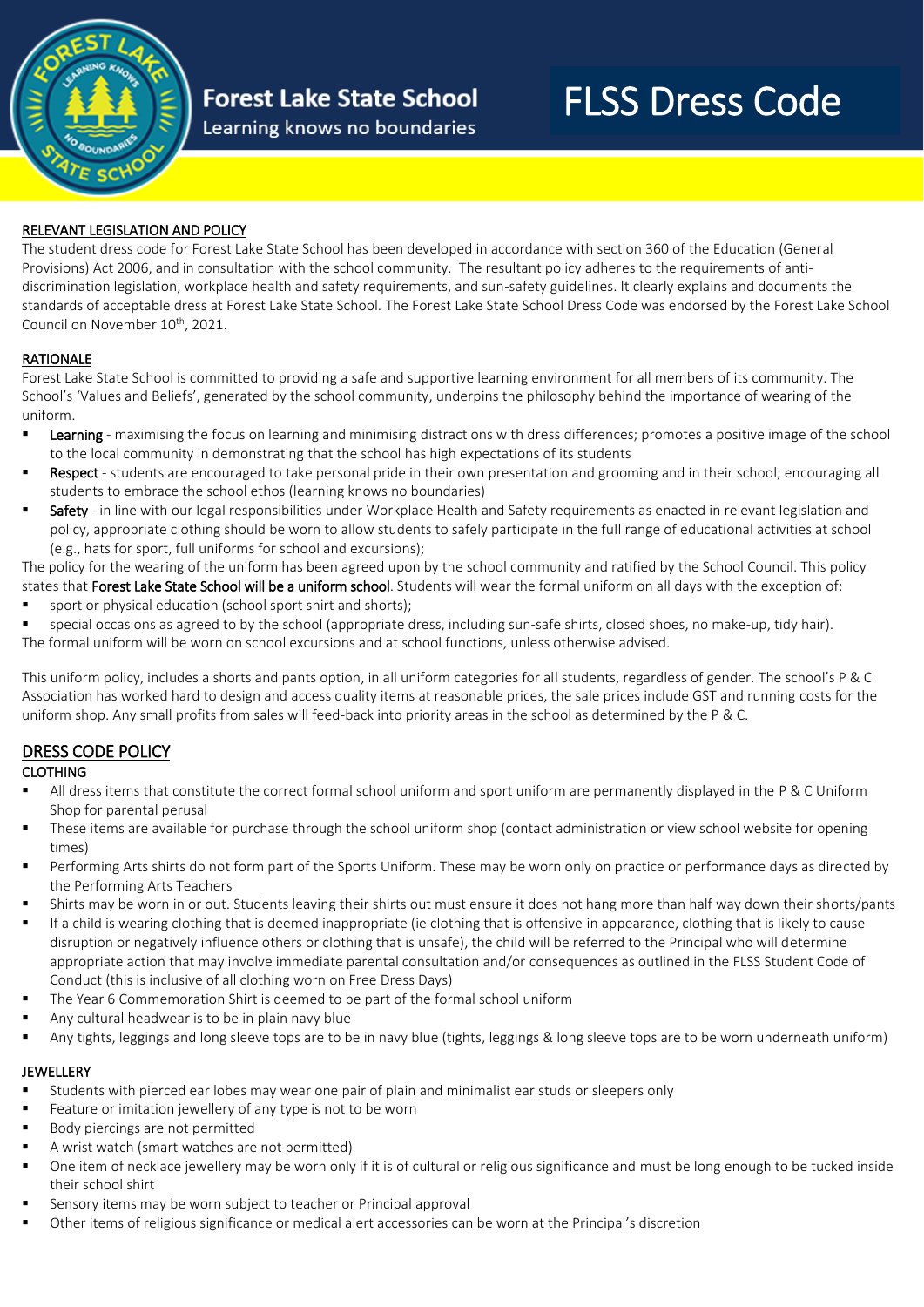

### **Forest Lake State School**

Learning knows no boundaries

#### FOOTWEAR

- Closed shoes are to be worn at all times
- Black closed in shoes with a flat heel are the preferred footwear for the "formal" school uniform
- Joggers that are predominantly black may be worn (shoes/joggers of other colours are not acceptable)
- It is preferable that students should wear the school socks on sale at the uniform shop that feature the "FLSS" motif or socks that are predominantly white in colour with no other logos

#### SUN SAFE POLICY

- Year 1 to Year 6 students are required to wear either a navy blue broad brimmed or bucket hat, which protects the face and back of the neck, for all outside activities (preferably the wide-brimmed hat on sale at the uniform shop the features the "FLSS 'motif
- Prep students are required to wear a teal bucket hat (reversible for later years), which protects the face and back of the neck, for all outside activities (preferably the prep hat on sale at the uniform shop that features the "FLSS 'motif
- No caps allowed

#### HAIR

- Hair should be neat and off the face
- Hair below the collar must be tied back for health and safety reasons
- Tracks are not permitted and should be discussed with the Principal
- Permissible hair accessories are ribbons, scrunchies and plain headbands (if worn, they must be in school colours)
- It is unacceptable for hair to be coloured or dyed 'a non-natural' colour and students will be asked to recolour to a more natural colour at their own expense

#### OTHER ACCESSORIES

- Make up and nail polish are not to be worn at school
- Fingernails must be kept short and clean and false nails are not permitted
- Students should not have tattoos

#### EXEMPTIONS

- The Principal reserves the right to make specific exemptions to the School Dress Code and requests should be presented to the Principal in writing and should be based on compassionate grounds and nominate a specified short-term period for which the exemption is required
- Teachers can make exemptions to the School Dress Code for students in their charge to cater for school activities where alternative dress requirements to the code are required for safety and/or practical reasons (at least 24 hours notice should be given to families in these circumstances
- Families experiencing financial hardship are encouraged to consult the Principal regarding options that exist to assist students to meet the dress code

#### CONSEQUENCES OF NOT WEARING THE CORRECT UNIFORM

If a student does not attend school or school related activities in the correct uniform, Education Queensland policy (October 2006) fully supports the Principal or nominees in the following actions:

- 1. Parents are informed and the issues further discussed if necessary
- 2. If the student persistently fails to wear the correct uniform, appropriate conflict resolution/mediation strategies are used with parents, the student and school administration present

#### NONCOMPLIANCE WITH DRESS CODE

If a student of a State school does not comply with a dress code for the school's students, developed under section 360 (https://www.legislation.qld.gov.au/view/html/inforce/2017-01-01/act-2006-039), the school's Principal may only impose one of the following sanctions-

- A. Detention of the student for a period mentioned in section 283 (3) (at FLSS this is rethink room);
- B. Prevent the student from attending, or participating in, any activity for which the student would have been representing the school;
- C. Prevent the student from attending, or participating in, any school activity that, in the reasonable opinion of the school's Principal, is not part of the essential educational program of the school.

It is expected that all parents fully support this policy in the current and future interest of

ALL students for the reasons explained in the Values and Beliefs.

#### IT IS A CONDITION OF SCHOOL ENROLMENT THAT STUDENTS ADHERE TO THE SCHOOL DRESS CODE